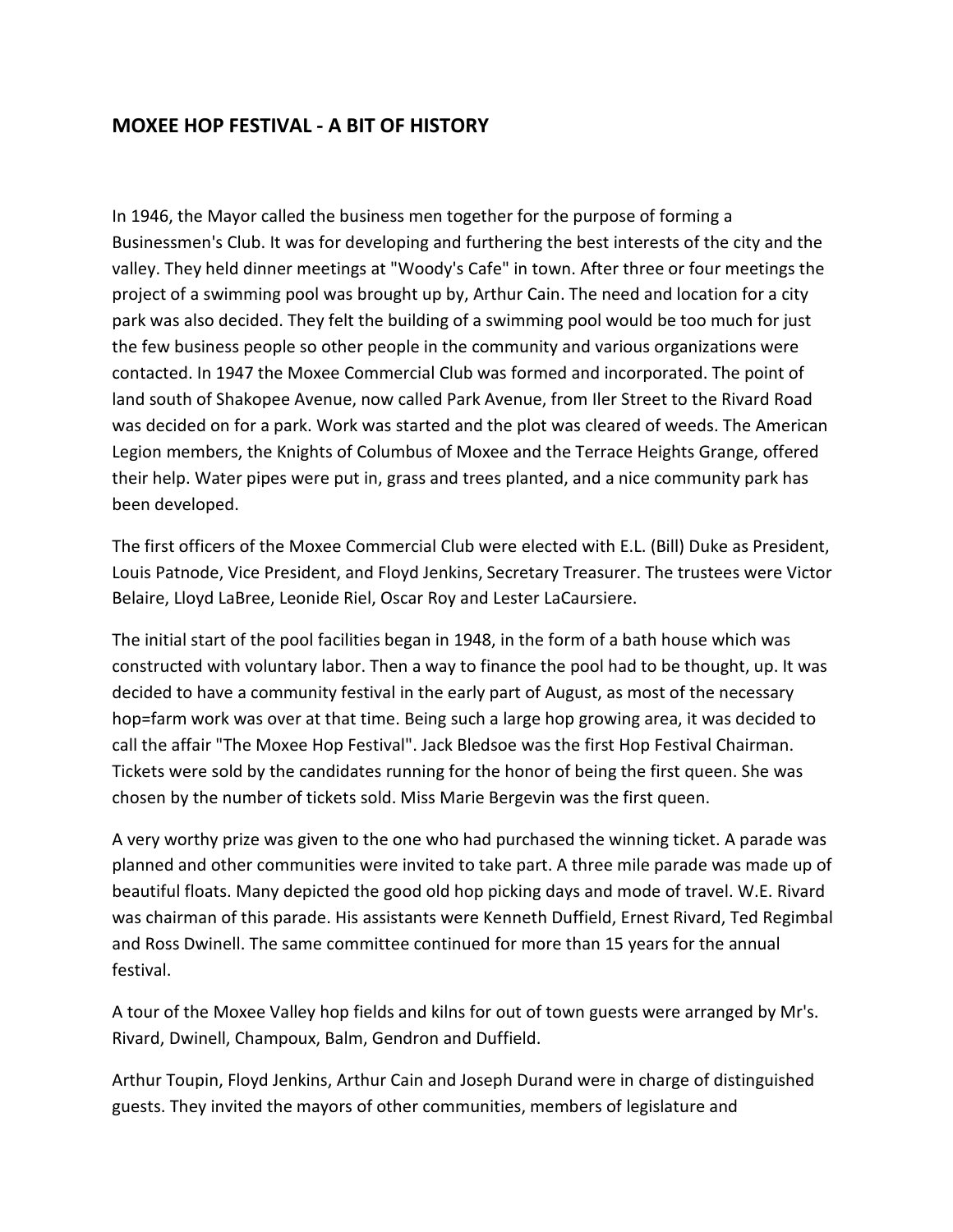congressmen, and men outstanding in the hop industry. Some who were able to attend were Congressman Hal Holmes of Ellensburg, Senator Perry Woodall, Mayor Buck of Yakima, R. Watkins, President of the Honolulu Chamber of Commerce, Sheriff Lew Evans, Owen Clark Prosecutor of Yakima County, Commissioner McDonald, and Lovering President of the Yakima Chamber of Commerce. Also present was Paul T. Rowell, Assistant Manager of the U.S. Hop Growers Association from San Francisco, Bishop G. Shaughnessy of Seattle, Merlow Lesh, Manager of the Washington State Hop Producers and Lester Lacoursiere, then Mayor of Moxee. Many rode through the parade and later gave short talks at the Moxee High School Auditorium pertaining to the hop industry.

Mrs. Barbara Beane was first Queen Chairman, assisted by Mrs. Victor Belaire and Mrs. Walter Brulotte. The Queen was declared the day before the festival and kept secret until the coronation ball. The ball was held in the Moxee High School Gymnasium, where the crowning ceremony took place. A grand march was headed by the Queen and her escort, followed in line by her princesses and their escorts. A dance honoring the Royal Court closed the evening to prepare for the big-Saturday Parade. This procedure varied from year to year.

Food and game concessions were put up by the various valley organizations, under the Chairmanship of Arthur Toupin, J. Durand, A. Cain and Floyd Jenkins. Victor Belaire, O.J. Gendron and Leslie Brooks arranged the program for horse racing and the parade of horses. Lloyd LaBree, Dave Benoit and Floyd Jenkins had charge of city decorations. Hervey Brulotte and Ira Schonewell were selected to arrange the teenage baseball game.

Mrs. Arthur Toupin opened her home to the visitors to relax and more than 150 persons accepted her hospitality as they gathered to meet friends.

Mr. and Mrs. W. E. Rivard furnished the gladiolas which decorated the stage for the coronation and several of the floats.

What an experience was derived from the first hop festival where about 3000 people were expected. There was an estimated crowd of 8000 attending. This event proved so entertaining and successful, that one would look forward to it every year and many came from far distances to meet their friends and have a day of fun.

Jack Bledsoe and Pete Seibol had charge of the "refreshment" tent for many years. After two or three years, a carnival was added to the festivity. The representatives of the Pacific Power and Light company always took care of sufficient lighting and power for the various concessions. Lew Powers, Don Brady, and George Justice gave of their time for this purpose.

The money was made from the sale of tickets and dividing the profits from each of the concessions but this proved a little too slow to get enough money to build the pool. It would